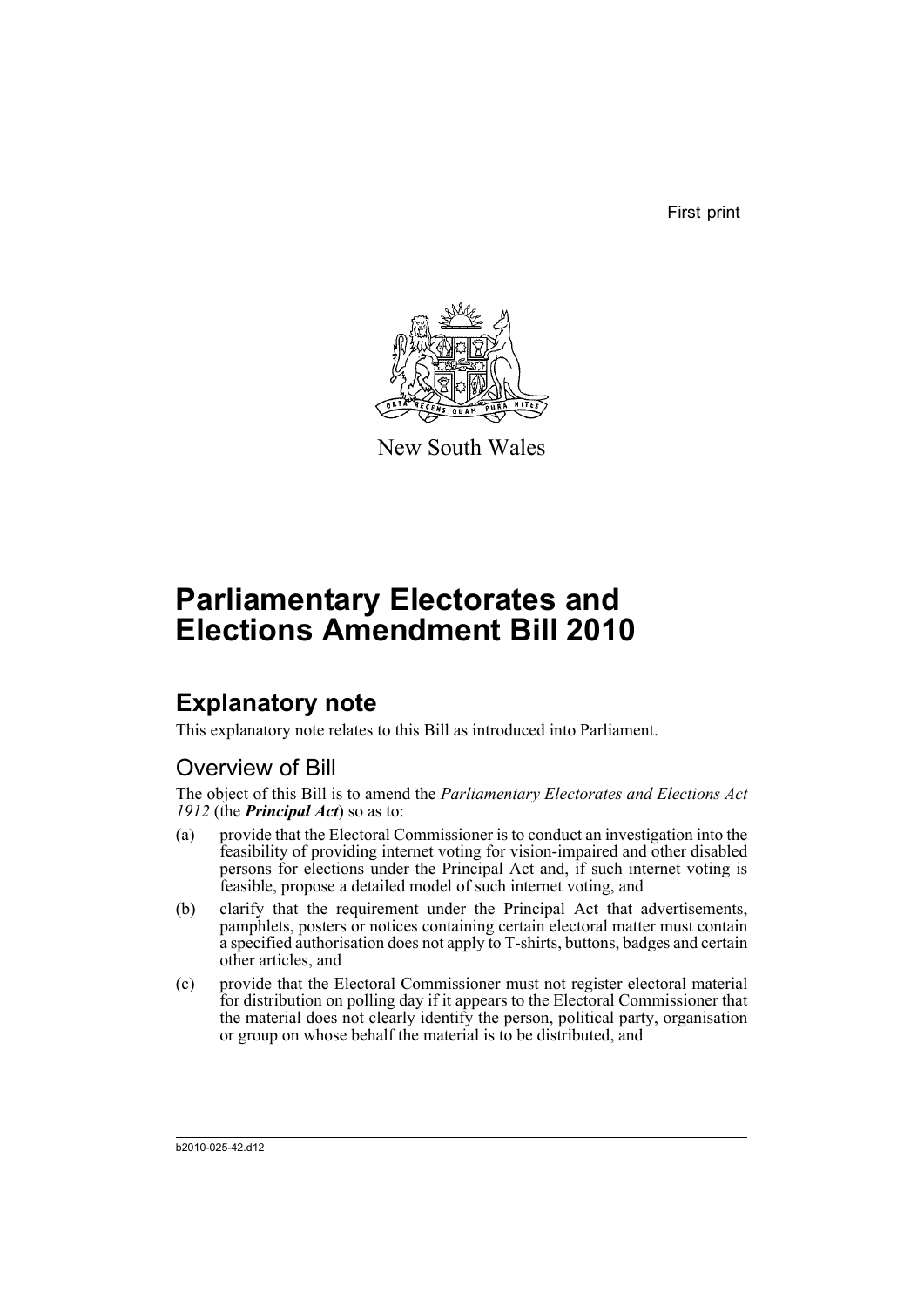Explanatory note

- (d) facilitate the registration of political parties under the Principal Act under the same name as they are registered under the *Commonwealth Electoral Act 1918* of the Commonwealth (the *Commonwealth Act*), and
- (e) clarify how amendments of the particulars in the Register of Parties are to be dealt with.

The Bill also amends the *Parliamentary Electorates and Elections Amendment (Automatic Enrolment) Act 2009* to make a law revision amendment.

## Outline of provisions

**Clause 1** sets out the name (also called the short title) of the proposed Act.

**Clause 2** provides for the commencement of the proposed Act on the date of assent to the proposed Act.

#### **Schedule 1 Amendment of Parliamentary Electorates and Elections Act 1912 No 41 relating to investigation of internet voting for vision-impaired and other disabled persons**

**Schedule 1** inserts proposed section 187 into the Principal Act to provide that the Electoral Commissioner is to conduct an investigation into the feasibility of providing internet voting for vision-impaired and other disabled persons for elections under the Principal Act and, if such internet voting is feasible, propose a detailed model of such internet voting.

A report on the investigation and any proposed model are to be given to the Minister administering the Principal Act (currently the Premier) for tabling in Parliament.

The proposed section also makes it clear that the Electoral Commissioner is not required under the Principal Act or any other law to provide any special or alternative form of voting for vision-impaired or other disabled persons, other than that already provided for under the Principal Act. In particular, the Electoral Commissioner is not required under the Principal Act or any other law to provide a form of voting to vision-impaired or other disabled persons that enables such persons to vote without the assistance of another person.

### **Schedule 2 Amendment of Parliamentary Electorates and Elections Act 1912 No 41 relating to authorisation and registration of electoral material**

Section 151E (1) (Name and address of author and printer to be printed on advertisements etc) of the Principal Act provides that advertisements, how to vote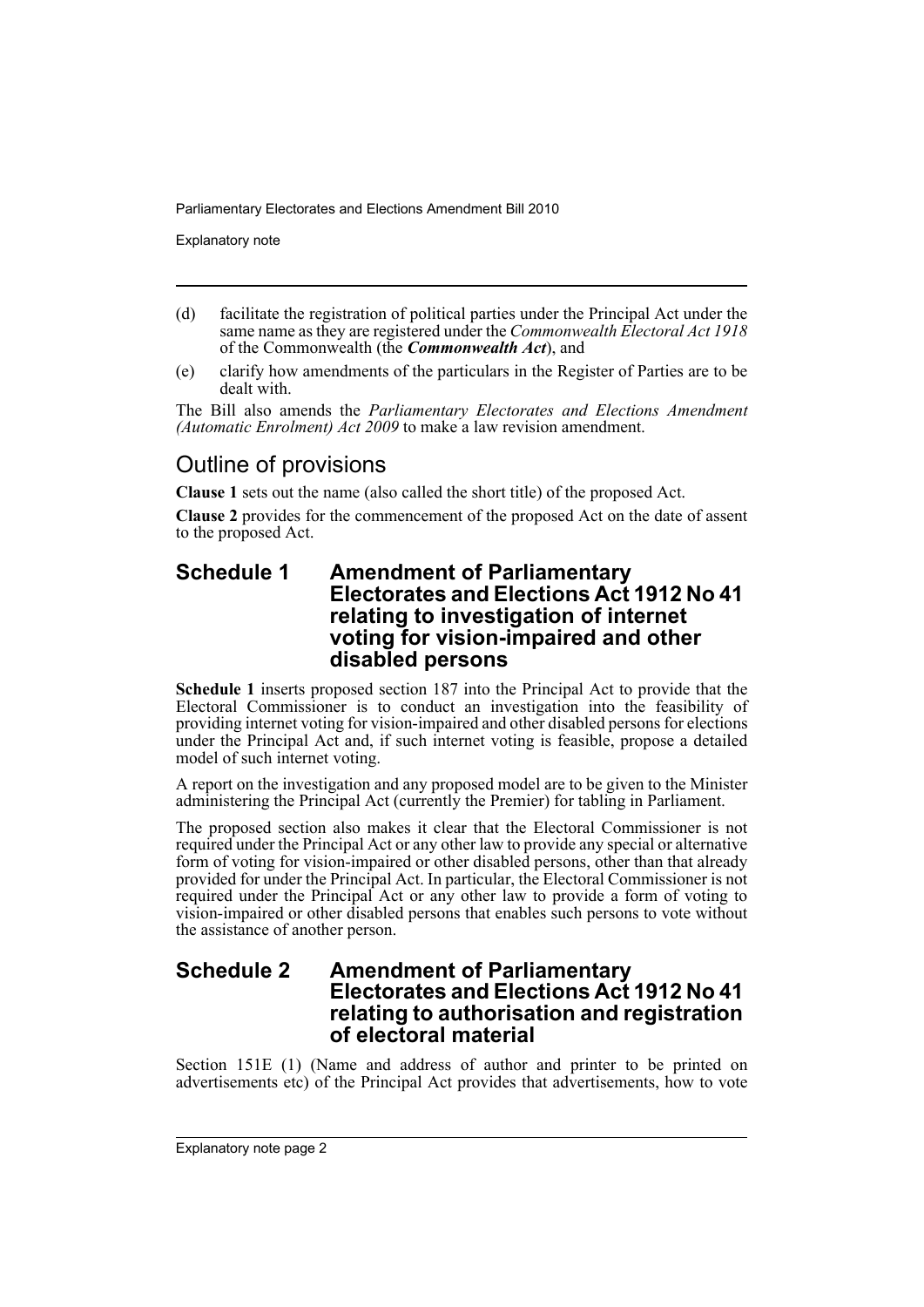Explanatory note

cards, handbills, pamphlets, posters or notices containing any electoral matter must have printed on them:

- (a) the name and address of the person on whose instructions the matter was printed, and
- (b) the name of the printer and the address at which it was printed.

**Schedule 2 [1]** inserts proposed section 151E (3) into the Principal Act to provide that section  $151E(1)$  does not apply in relation to:

- (a) a T-shirt, lapel button, lapel badge, pen, pencil or balloon, or
- (b) a business or visiting card that promotes the candidacy of any person in an election, or
- (c) a letter or other card:
	- (i) that bears the name and address of the sender, and
	- (ii) that does not contain a representation or purported representation of a ballot paper for use in an election, or
- (d) any other article prescribed (or of a class prescribed) by the regulations made under the Principal Act.

Sections 151F and 151G of the Principal Act provide that certain how to vote cards, handbills, pamphlets and notices containing electoral matter must not be distributed on polling day unless the items have been registered by the Electoral Commissioner.

**Schedule 2 [2]** inserts proposed section 151G (7A) (a1) into the Principal Act to provide that the Electoral Commissioner must not register the electoral material if it appears to the Electoral Commissioner that the material does not clearly identify the person, political party, organisation or group on whose behalf the material is to be distributed.

### **Schedule 3 Amendment of Parliamentary Electorates and Elections Act 1912 No 41 relating to registration of political parties**

Part 4A of the Principal Act (sections 66A–66N) relates to the registration of political parties. Section  $66G(3)$  (b)–(d) provide that the Electoral Commissioner must refuse to register a party if, in the opinion of the Electoral Commissioner, the name of the party or the abbreviation of the name (if any) as set out in the application for registration of the party:

- (a) is obscene or offensive, or
- (b) is the name, is an abbreviation or acronym of the name, or is a derivative of the name, of a registered party or a party currently represented in Parliament, or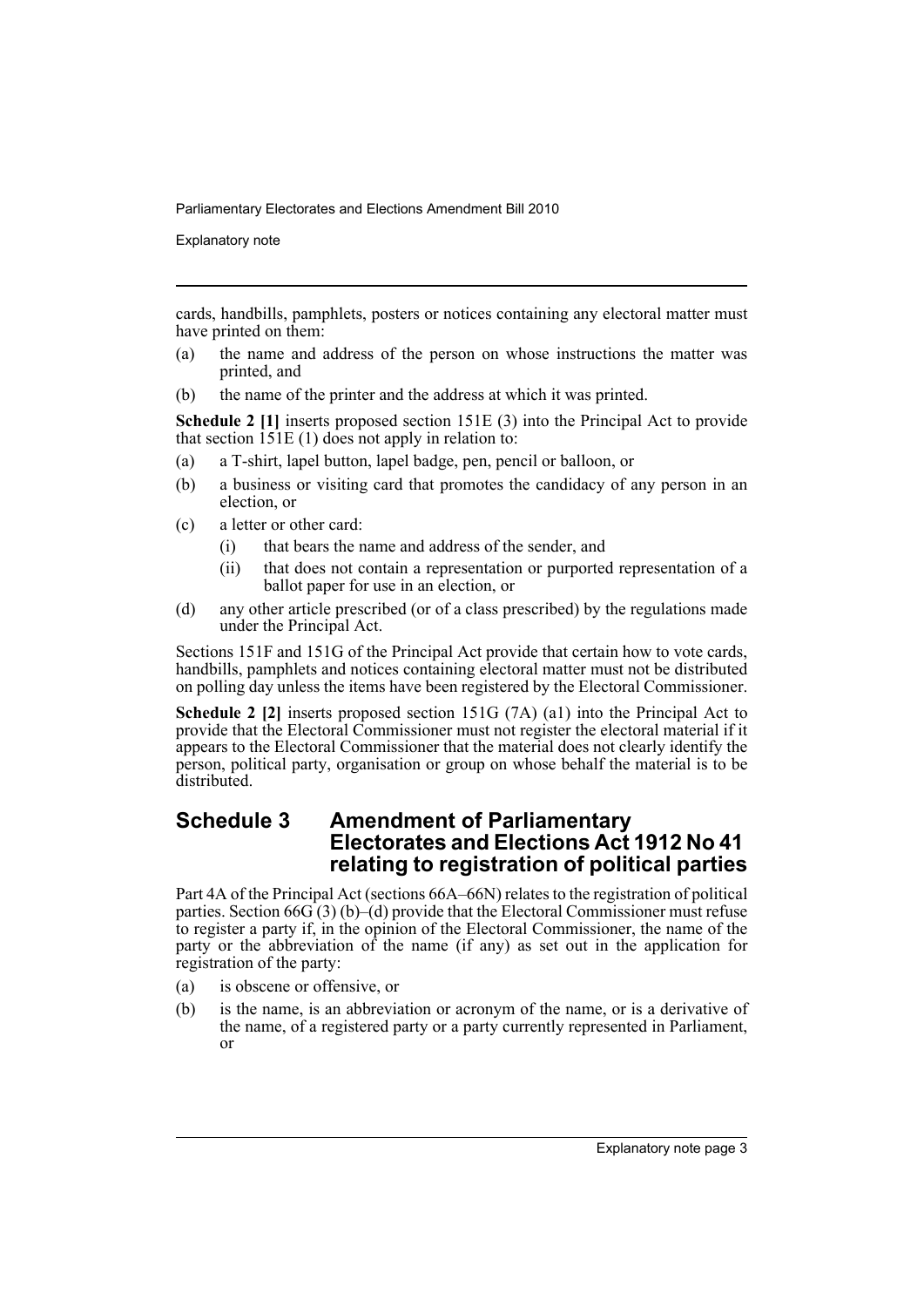Explanatory note

(c) so nearly resembles the name, or an abbreviation or acronym of the name, of a registered party or a party currently represented in Parliament that it is likely to be confused with or mistaken for that name or that abbreviation or acronym.

Section 129 of the Commonwealth Act contains almost identical provisions.

**Schedule 3 [1]** inserts proposed section 66G (5) into the Principal Act to ensure that the Electoral Commissioner does not refuse to register a party under a name or abbreviation by operation of those provisions where a party is already registered under the Commonwealth Act under that name or abbreviation (or has the written consent of that party) and, where relevant, the other political party concerned is also already registered under the Commonwealth Act.

Section 66H (Amendment of Register) of the Principal Act provides that the provisions of Part 4A relating to an application for the registration of a party apply (subject to the regulations) to an application for the amendment of the Register of Parties. Section 66FA provides that for certain specified purposes a party does not become registered under the Principal Act until 12 months after its registration. By operation of section 66H this 12 month delay would apply to amendments of the Register of Parties as well.

**Schedule 3 [2]** makes a law revision amendment.

**Schedule 3 [3]** clarifies that an application for an amendment of the Register of Parties (unlike an initial application for registration) need not be accompanied by a list of the names and addresses of 750 electors who are members of the party and declarations completed and signed by those members. It is noted that this amendment does not affect the continuing operation of section 66HA of the Principal Act that relates to annual returns with respect to continued registration and the power of the Electoral Commissioner to make inquiries and require information to be produced to determine whether a party is entitled to continued registration.

**Schedule 3 [4]** inserts proposed section 66H (3C)–(3E) into the Principal Act to provide that section 66FA does not apply to an amendment of the Register of Parties. The proposed provisions also provide that such an amendment to the Register of Parties must not be made in the period commencing on the day of the issue of the writ for an election and ending on and including the day fixed for the return of the writ.

## **Schedule 4 Amendment of Parliamentary Electorates and Elections Amendment (Automatic Enrolment) Act 2009 No 102**

Schedule 5 [62] to the *Parliamentary Electorates and Elections Amendment (Automatic Enrolment) Act 2009* on commencement will insert section 138 (Electoral information) into the Principal Act. The section provides that, after an election, certain electoral information about the distribution of first preference votes is to be made available to the public and certain other information is to be made available to each registered political party that so requests and each member of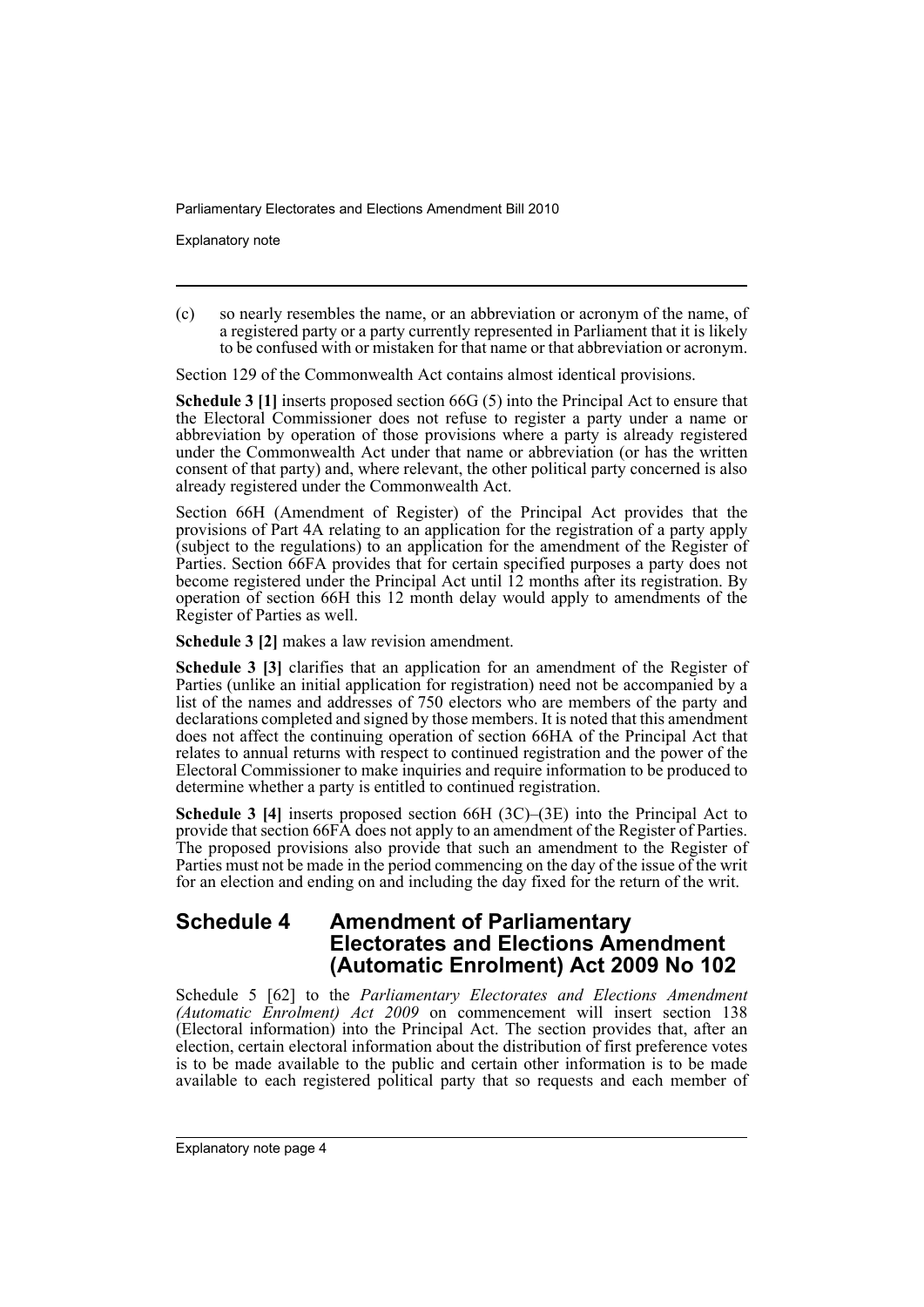Explanatory note

Parliament who is not a member of a registered political party and who makes a request in respect of the member's district.

**Schedule 4** amends proposed section 138 in Schedule 5 [62] to the *Parliamentary Electorates and Elections Amendment (Automatic Enrolment) Act 2009* to make it clear that the information supplied relating to polling places is to include information relating to pre-poll voting places.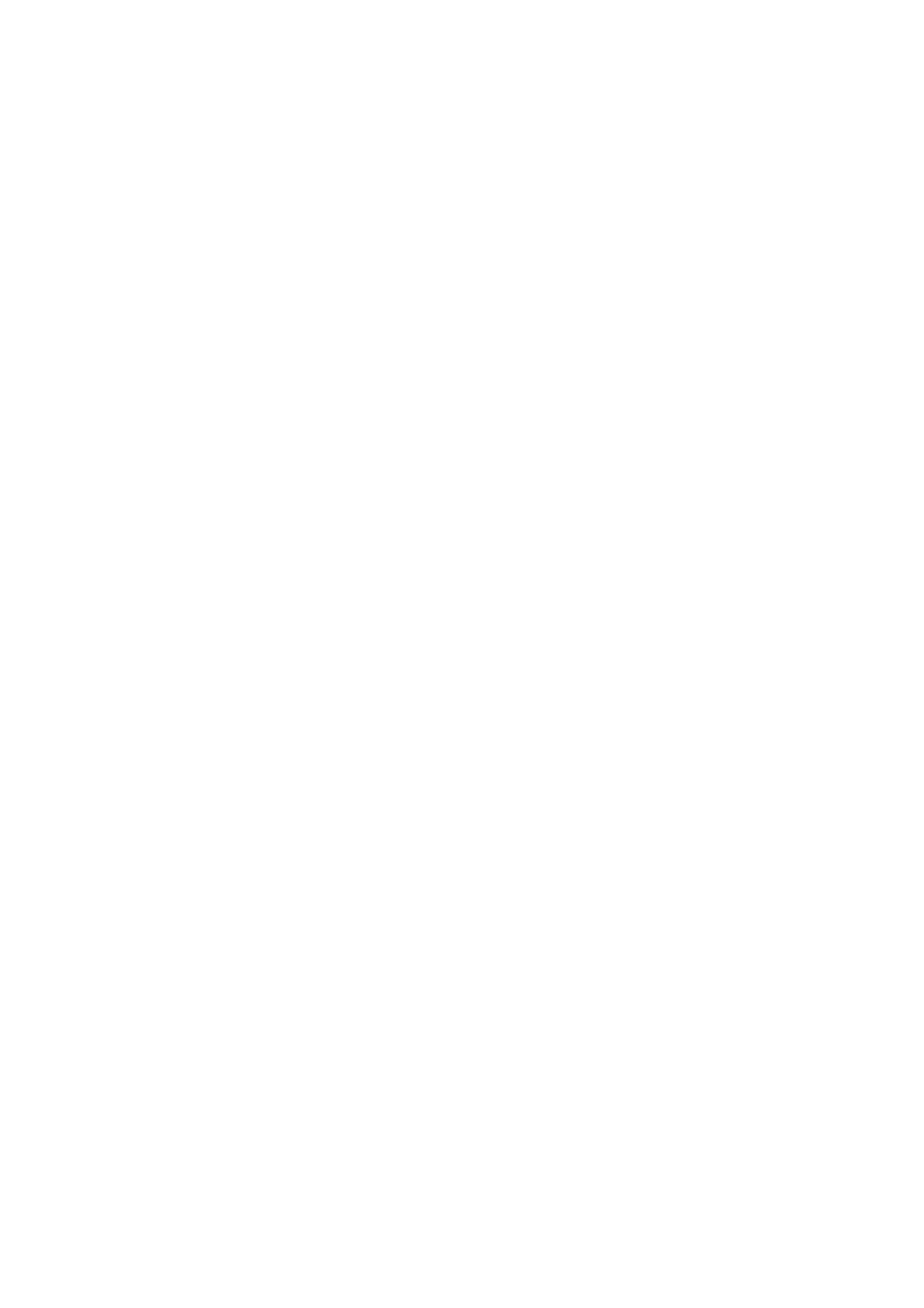First print



New South Wales

# **Parliamentary Electorates and Elections Amendment Bill 2010**

## **Contents**

|            |                                                                                                                                                                       | Page |
|------------|-----------------------------------------------------------------------------------------------------------------------------------------------------------------------|------|
|            | Name of Act                                                                                                                                                           | 2    |
| 2          | Commencement                                                                                                                                                          | 2    |
| Schedule 1 | Amendment of Parliamentary Electorates and Elections<br>Act 1912 No 41 relating to investigation of internet voting<br>for vision-impaired and other disabled persons | 3    |
| Schedule 2 | Amendment of Parliamentary Electorates and Elections<br>Act 1912 No 41 relating to authorisation and registration<br>of electoral material                            | 4    |
| Schedule 3 | Amendment of Parliamentary Electorates and Elections<br>Act 1912 No 41 relating to registration of political parties                                                  | 5.   |
| Schedule 4 | Amendment of Parliamentary Electorates and Elections<br>Amendment (Automatic Enrolment) Act 2009 No 102                                                               |      |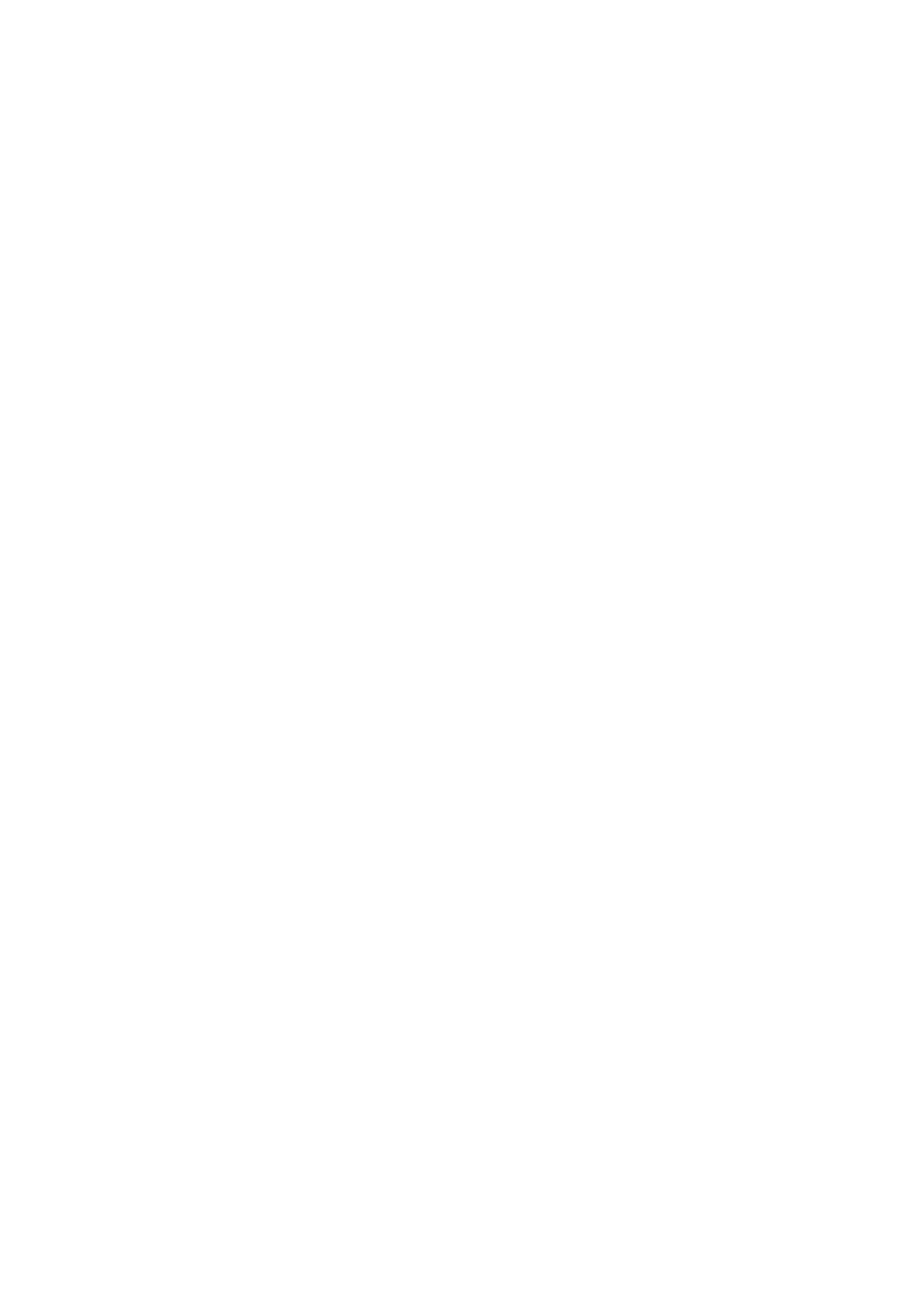

New South Wales

# **Parliamentary Electorates and Elections Amendment Bill 2010**

No , 2010

### **A Bill for**

An Act to amend the *Parliamentary Electorates and Elections Act 1912* to make provision for the investigation of internet voting for vision-impaired persons and other disabled persons; make further provision regarding the conduct of elections and the registration of political parties; and for other purposes.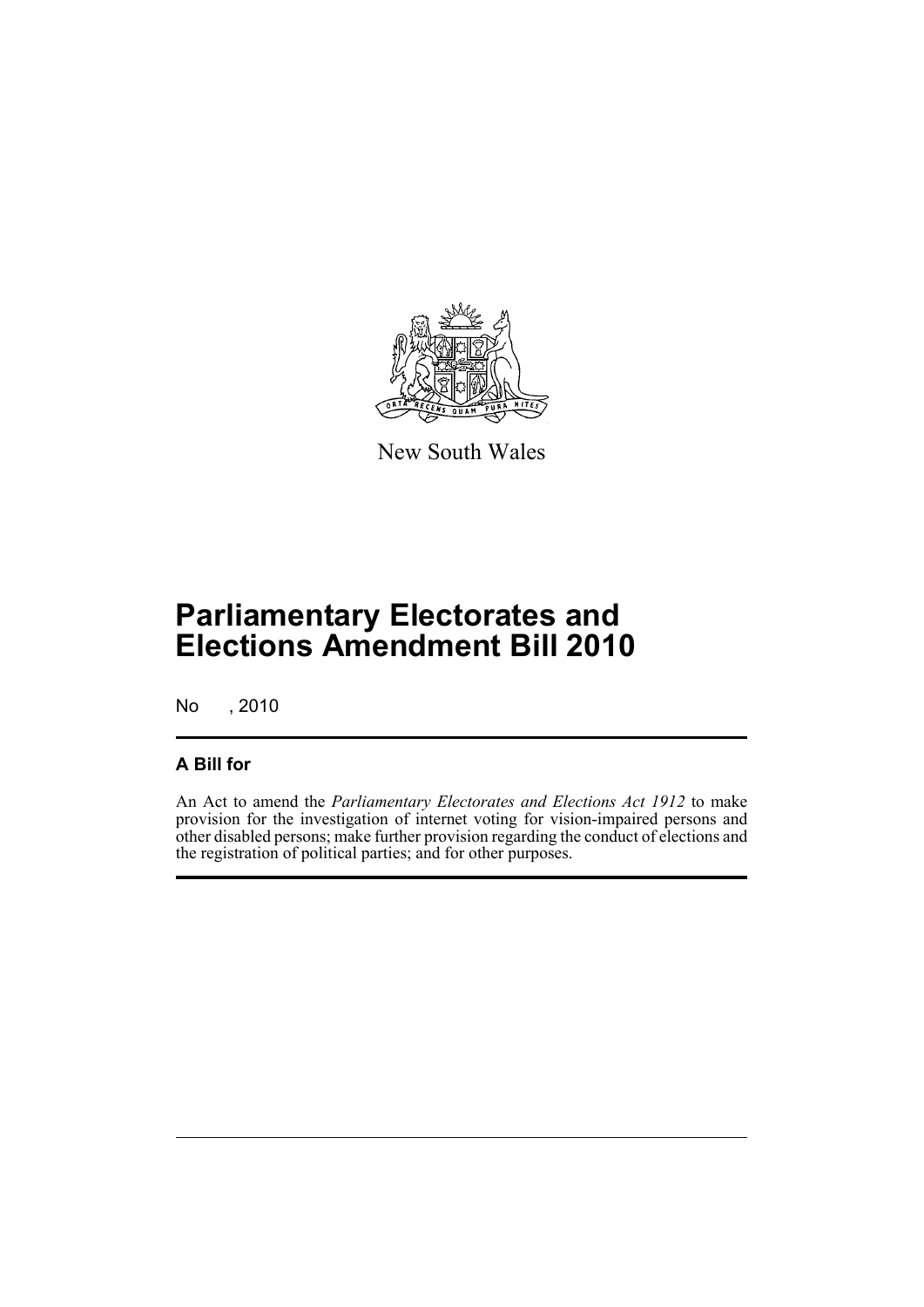<span id="page-9-1"></span><span id="page-9-0"></span>

| The Legislature of New South Wales enacts:                                             |                     |
|----------------------------------------------------------------------------------------|---------------------|
| Name of Act                                                                            | $\mathcal{P}$       |
| This Act is the <i>Parliamentary Electorates and Elections Amendment</i><br>Act $2010$ | 3<br>$\overline{4}$ |
| <b>Commencement</b>                                                                    | 5                   |
| This Act commences on the date of assent to this Act.                                  | 6                   |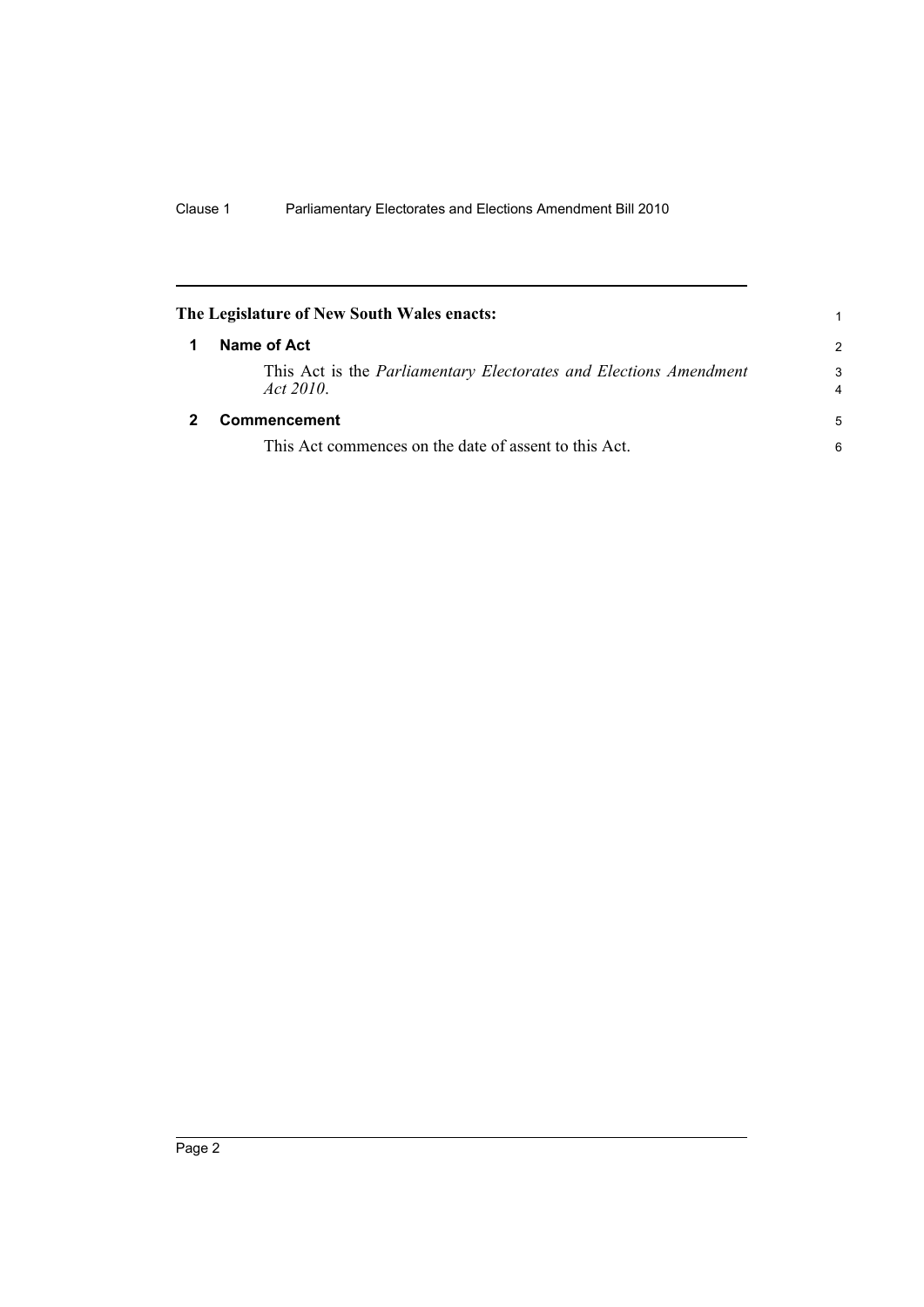Amendment of Parliamentary Electorates and Elections Act 1912 No 41 relating to investigation of internet voting for vision-impaired and other disabled persons

#### <span id="page-10-0"></span>**Schedule 1 Amendment of Parliamentary Electorates and Elections Act 1912 No 41 relating to investigation of internet voting for vision-impaired and other disabled persons**

**Section 187**

Insert after section 186A:

| 187 | Investigation of internet voting for vision-impaired and other |
|-----|----------------------------------------------------------------|
|     | disabled persons                                               |

- (1) The Electoral Commissioner is:
	- (a) to conduct an investigation into the feasibility of providing internet voting for vision-impaired and other disabled persons for elections under this Act, and
	- (b) if such internet voting is feasible, to propose a detailed model of such internet voting for adoption.
- (2) The investigation is to be undertaken as soon as possible after the commencement of this section.
- (3) A report on the investigation, and any proposed model of internet voting for vision-impaired and other disabled persons, is to be given to the Minister within 3 months after the commencement of this section.
- (4) The Minister is, as soon as practicable, to table, or cause to be tabled, a copy of the report in each House of Parliament.
- (5) The Electoral Commissioner is not required under this Act or any other law to provide any special or alternative form of voting for vision-impaired or other disabled persons, other than that already provided for under this Act. In particular, the Electoral Commissioner is not required under this Act or any other law to provide a form of voting to vision-impaired or other disabled persons that enables such persons to vote without the assistance of another person.

Schedule 1

6 7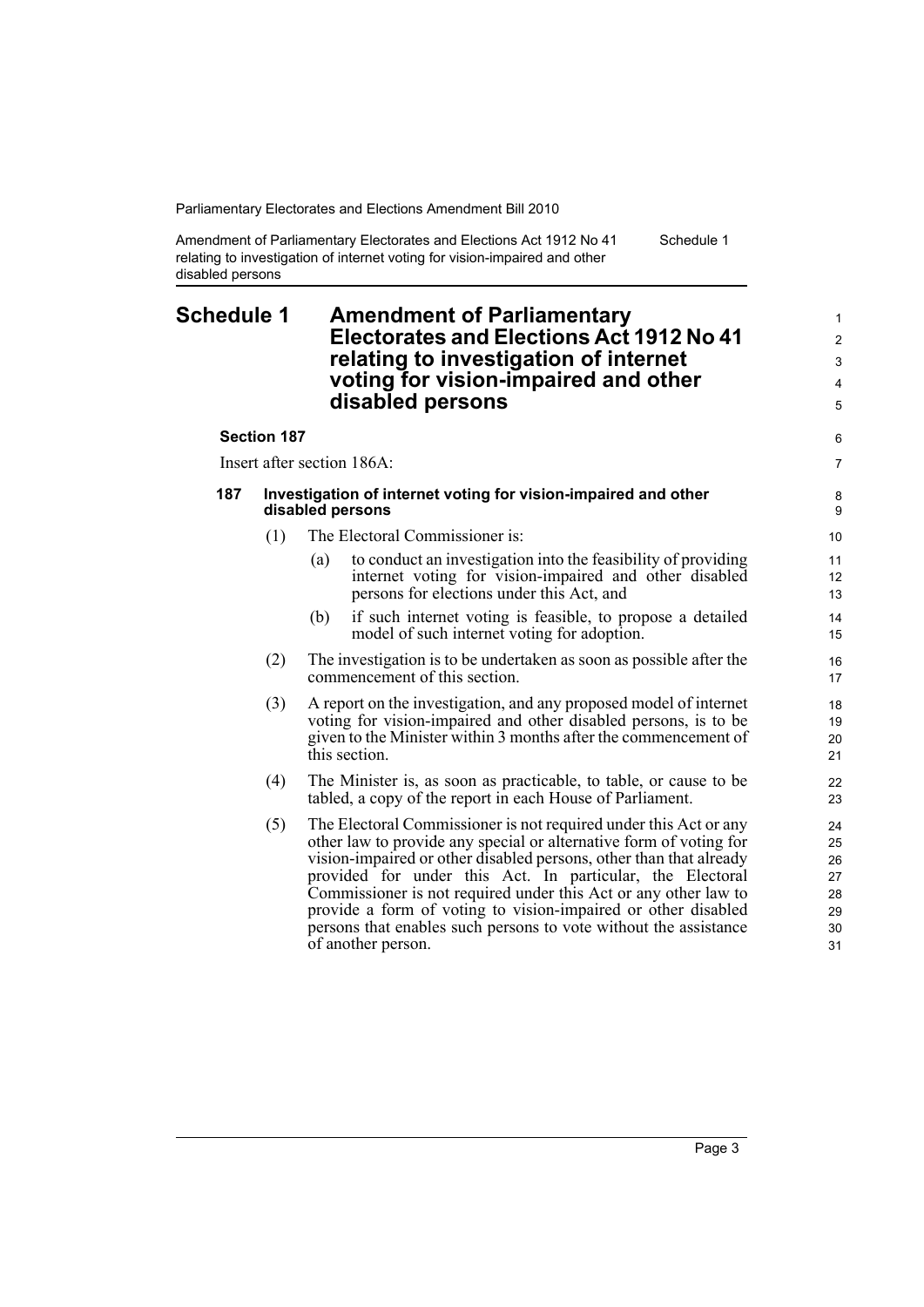Schedule 2 Amendment of Parliamentary Electorates and Elections Act 1912 No 41 relating to authorisation and registration of electoral material

### <span id="page-11-0"></span>**Schedule 2 Amendment of Parliamentary Electorates and Elections Act 1912 No 41 relating to authorisation and registration of electoral material**

#### **[1] Section 151E Name and address of author and printer to be printed on advertisements etc** Insert after section 151E (2):

(3) Subsection (1) does not apply in relation to:

(a) a T-shirt, lapel button, lapel badge, pen, pencil or balloon, or

- (b) a business or visiting card that promotes the candidacy of any person in an election, or
- (c) a letter or other card:
	- (i) that bears the name and address of the sender, and
	- (ii) that does not contain a representation or purported representation of a ballot paper for use in an election, or
- (d) any other article prescribed (or of a class prescribed) by the regulations.

#### **[2] Section 151G Registration of electoral material**

Insert after section 151G (7A) (a):

(a1) that the material does not clearly identify the person, political party, organisation or group on whose behalf the material is to be distributed, or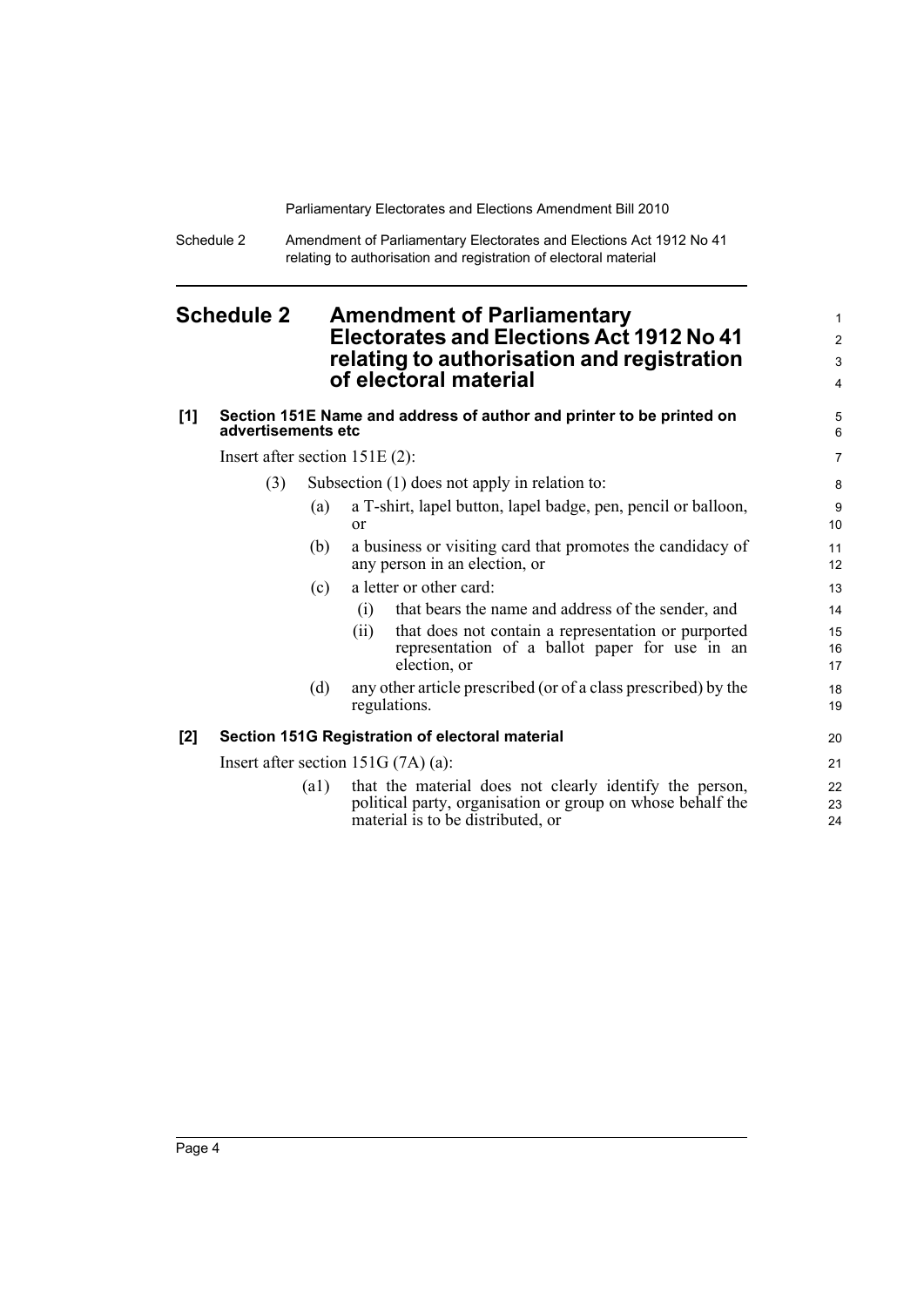Amendment of Parliamentary Electorates and Elections Act 1912 No 41 relating to registration of political parties Schedule 3

#### <span id="page-12-0"></span>**Schedule 3 Amendment of Parliamentary Electorates and Elections Act 1912 No 41 relating to registration of political parties**

#### **[1] Section 66G Refusal to register**

Insert after section 66G (4):

- (5) Despite subsection (3), if a party is registered under the Commonwealth Act (the *Commonwealth registered party*), the Electoral Commissioner must not refuse to register under this Act:
	- (a) the Commonwealth registered party, or
	- (b) another party (if the Commonwealth registered party has given its consent in writing to the registration),

under the same name or same abbreviation (or both) as the Commonwealth registered party is registered under the Commonwealth Act by reason only of a ground set out in the following:

- (c) subsection  $(3)$  (b),
- (d) subsection (3) (c) or (d), unless the registered party or party currently represented in Parliament referred to in subsection  $(3)$   $(c)$  or  $(d)$  is not registered under the Commonwealth Act.

#### **[2] Section 66H Amendment of Register**

Omit "the application is to be regarded as an application for registration setting out particulars as proposed to be amended" from section 66H (3).

Insert instead "a reference in those provisions to an application for registration is taken to be a reference to an application for an amendment of the Register of Parties".

#### **[3] Section 66H (3AA)**

Insert after section 66H (3):

 $(3AA)$  Section 66D  $(2)(g)$  and  $(g1)$  do not apply to an application for the amendment of the particulars in the Register of Parties.

#### **[4] Section 66H (3C)–(3E)**

Insert after section 66H (3B):

(3C) Section 66FA does not apply to an application for the amendment of the particulars in the Register of Parties.

1 2 3

17 18 19

> 20 21

22  $23$ 24

> 25 26 27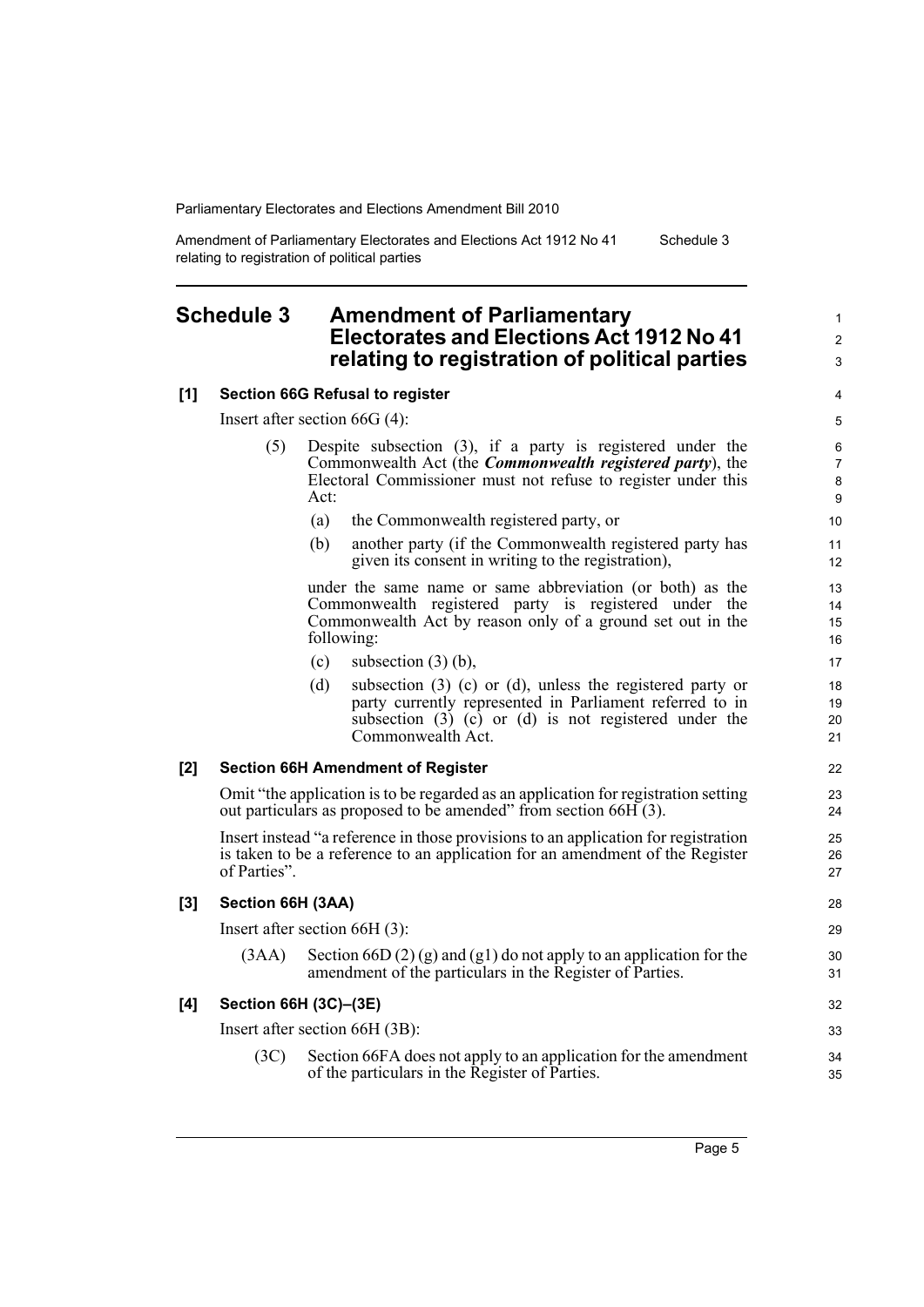- Schedule 3 Amendment of Parliamentary Electorates and Elections Act 1912 No 41 relating to registration of political parties
	- (3D) An amendment of the particulars in the Register of Parties under this Part must not be made in the period commencing on the day of the issue of the writ for an election and ending on and including the day fixed for the return of the writ.
	- (3E) No action is to be taken during that period in relation to an application for an amendment of the particulars in the Register of Parties.